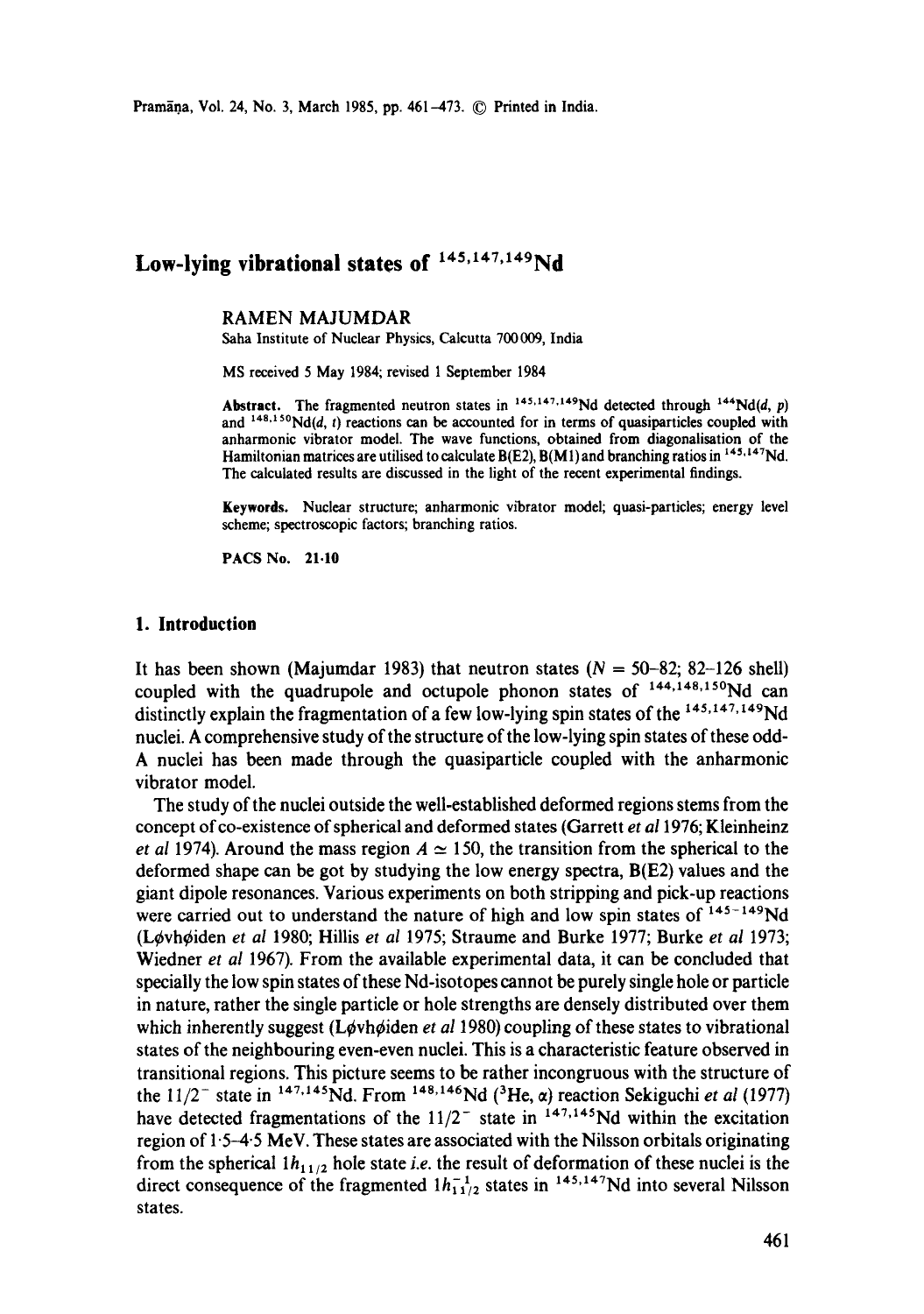# 462 *Ramen Majumdar*

Based on these experimental observations and guided by the information that there exist spherical and deformed states in these odd-A Nd isotopes, we have undertaken a thorough analysis of the low spin and energy states within the framework of quasiparticle phonon coupling model calculation. The interpretation of 143Nd nucleus from an unified model (Vecfkind *et al* 1975) seems to be an explicit success. But these nuclei lie in the vicinity of the deformed region. Also the energy level spectra of 144,148,150Nd show the anharmonic nature of these nuclei. So the simple vibrational aspects of the core nuclei are rather forbidden. In our case, as there are three, five and seven valence neutrons, over the magic  $N = 82$  core nucleus <sup>142</sup>Nd, in <sup>145,147,149</sup>Nd respectively, the effect of pairing interaction is to be incorporated into the unifield model calculation. The quasiparticle states are coupled with quadrupole (one and two phonon) and octupole (one phonon) vibrational states of the core nuclei to understand the low energy spectra of the three Nd-isotopes. Recently (Dias and Krmpotic 1982; Dragulescu *et al* 1984) cluster-phonon coupling model was applied to understand the few low-lying levels in 145Nd but it failed to reproduce satisfactory agreement with experimental observations. As far as our knowledge permits, no other theoretical calculation exists in literature as yet for these three Nd-isotopes except the one mentioned above.

# **2. The model**

The model adopted in the present work has been discussed in our work on  $2^{11}$ Po (Mukherjee *et al* 1982). The Hamiltonian of the system can be written as (Bohr and Mottelson 1975)

$$
H = H_{\text{vib}} + H_p + H_{\text{int}},\tag{1}
$$

where  $H_{\text{vib}}$  gives the vibrational energy of the core.  $H_p$  is the Hamiltonian for the neutron in the average shell model potential and  $H_{int}$  represents the core-particle interaction

$$
H_{\rm int} = -\sum_{\lambda=2}^{3} X_{\lambda} \hbar \omega_{\lambda} \sum_{\mu=-\lambda}^{\lambda} \left[ b_{\lambda\mu} + (-1)^{\mu} b_{\lambda\mu}^{*} \right] Y_{\lambda\mu} (\theta, \phi), \tag{2}
$$

where  $X_{\lambda}$  is the strength of the coupling,  $\hbar\omega_{\lambda}$  is the energy of the phonon for the  $\lambda$ -mode vibration of the collective core and  $b_{\lambda u}$  and  $b_{\lambda u}^*$  represent the usual annihilation and creation operators for the phonons, respectively.

In order to evaluate the eigenvalues for the Hamiltonian (1) we take the wave function for  $J$  spin state as

$$
\psi_J = \sum_{Rij} a_{Rij} \left\{ (N_2 R_2, N_3 R_3) R; (n l_2^1) j \right\}_{M}^{J,\pi}, \tag{3}
$$

where *j* is the angular momentum of the particle,  $R_2$  and  $R_3$  are the phonon angular momenta corresponding to the number of quadrupole phonons  $N_2$  and octupole phonons  $N_3$ . R is the coupled phonon angular momentum of  $R_2$  and  $R_3$ . For the present calculation  $N_2 = 1$ , 2 and  $N_3 = 1$  respectively. In (3) the summation over j includes neutron shell model states satisfying the relation  $J = R + j$ . The matrix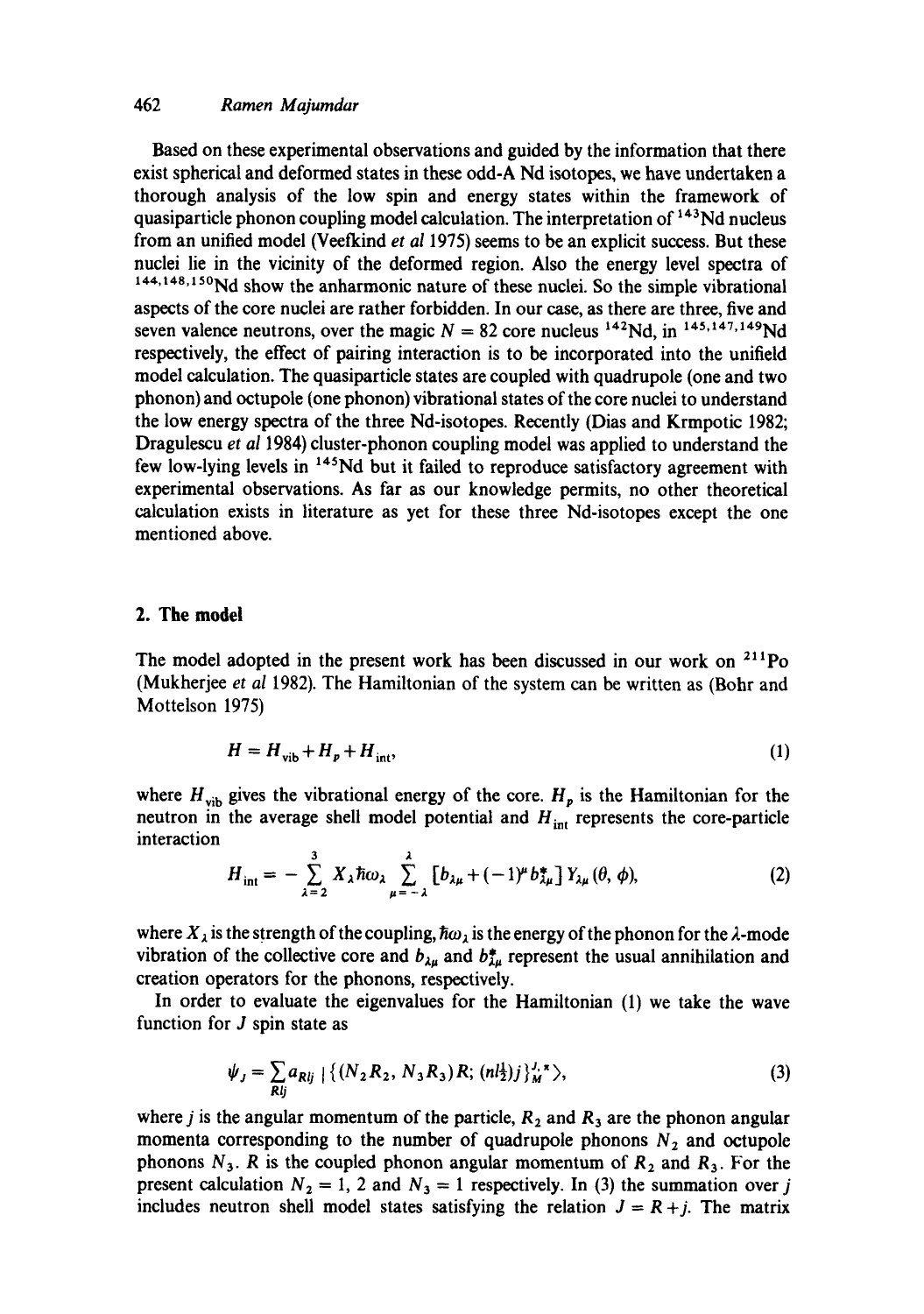elements of  $H_{int}$  in this representation are given by

$$
\langle N_{2}R_{2}, N_{3}R_{3}; R, j; J | H_{int} | N'_{2}R'_{2}, N'_{3}R'_{3}; R', j'; J \rangle
$$
  
\n
$$
= \sum_{\lambda} X_{\lambda} \hbar \omega_{\lambda} (-1)^{R+j-j} [2(2R+1)(2j+1)(2R'+1)(2R_{\lambda}+1)]^{1/2}
$$
  
\n
$$
W(R'R'j'j; \lambda J) \left(\frac{j}{\frac{1}{2}} \frac{\lambda}{0} \frac{j'}{\frac{1}{2}}\right) [\delta_{\lambda,2} W(R'RR'_{\lambda}R_{\lambda}; \lambda R'_{3})
$$
  
\n
$$
(-1)^{R'_{\lambda}-R-R'_{3}-\lambda} + \delta_{\lambda,3} W(R'RR'_{\lambda}R_{\lambda}; \lambda R'_{2}) (-1)^{R'+R_{\lambda}-R'_{2}-\lambda}]
$$
  
\n
$$
\delta_{N_{\lambda}N'_{\lambda}} \delta_{R_{\lambda}R'_{\lambda}} [\delta_{N_{\lambda},N'_{\lambda}+p} \langle N_{\lambda}R_{\lambda} \| b_{\lambda}^{*} \| N'_{\lambda}R'_{\lambda} \rangle + \delta_{N'_{\lambda},N_{\lambda}+p}
$$
  
\n
$$
(-1)^{R_{\lambda}-R'_{\lambda}} \langle N'_{\lambda}R'_{\lambda} \| b_{\lambda}^{*} \| N_{\lambda}R_{\lambda} \rangle ] (U_{j}U_{j'} - V_{j}V_{j'},)
$$
  
\n(4)

where the symbols used have their usual meanings. The subscripts  $\eta$  in  $N_a$  and  $R_a$ assume the value 2 when  $\lambda = 3$  and vice-versa and  $p = \Delta N_{\lambda}$  where  $N_{\lambda}$  is the phonon number for the  $\lambda$ -mode vibration. The diagonal matrix elements of the Hamiltonian (1) are the sum of the quasiparticle energy  $\varepsilon_{nl}$  and the energy of the core. The anharmonicity of the core energy levels (Castel *et al* 1971) is described by v, so that quadrupole vibrational energies of the two phonon states are given by  $(2 + v)$   $\hbar \omega_2$ . v is estimated from the spectrum of the core nucleus. Also in the anharmonic approximation the matrix elements  $\langle b^* \rangle$  for  $N_2 = 0$  and 2 exist. Here the values of  $\langle b^* \rangle$  between the phonon states have been taken from the tabulated values of Bohr and Mottelson (1975). The  $\langle b^*_{3} \rangle$  has been kept at its harmonic value. The spectroscopic factor of a state  $(J = j)$  is the absolute square of that coefficient in its wave function which corresponds to a pure hole or particle state,

$$
S(l, j) = V_j^2 |a_{0ij}|^2,
$$
 for hole state  
=  $U_j^2 |a_{0ij}|^2$ , for particle state

*S(l, j)* obeys the sum rule  $\sum_{K} S_K(l, j) = 1$ , where K differentiates the state of the same spin and parity.

The expressions for the static and dynamic electromagnetic multipole moment overators have been taken from Bohr and Mottelson (1953).

# **3. Discussion**

Following Blankert *et al* (1981) single quasiparticle energies for the three nuclei have been estimated from the reaction experiment by

$$
\varepsilon_j = \frac{\sum_i E_{ij}^i S_{ij}^i}{\sum_i S_{ij}^i}
$$

where  $E_{ij}^i$  is the excitation energy of the *i*th *lj* state and  $S_{ij}^i$  is the spectroscopic factor. For <sup>147, 149</sup>Nd  $V<sub>i</sub><sup>2</sup>$  have been ascertained from the pick-up reaction spectrum (Straume and Burke 1977; Løvhøiden et al 1980) by

$$
V_j^2 = \sum_i S_{ij}^i \left(\exp\right) \left(\left(2j+1\right)\right)
$$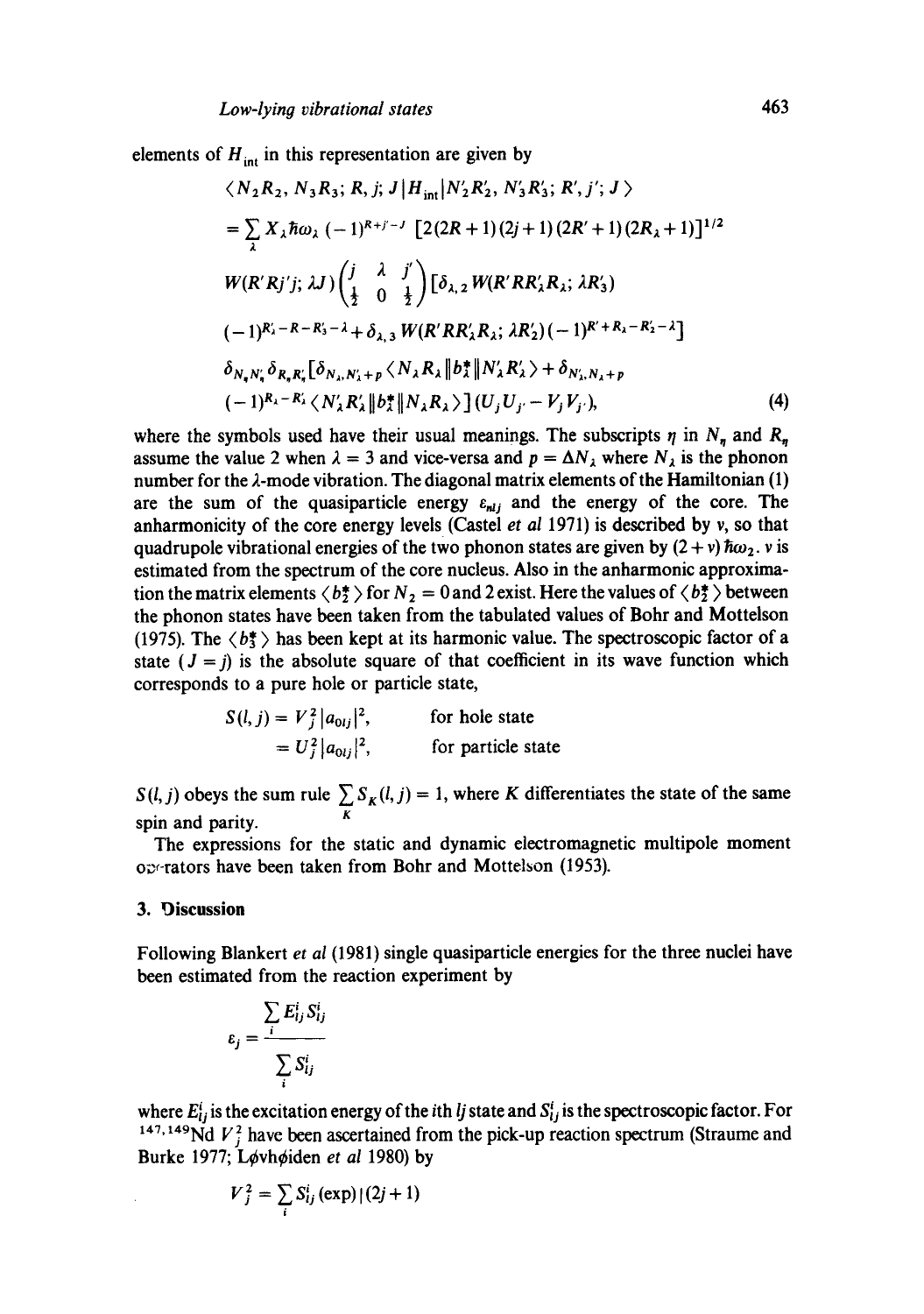In <sup>145</sup> Nd  $U_i^2$  have been estimated from stripping reaction data (Hillis *et al* 1975) by the relation

$$
U_j^2 = \sum_i S_{ij}^i \text{ (exp)}.
$$

The number of quasiparticle states included in the calculations for the three nuclei have been kept fixed in view of the number of unique spin states obtained through reactions. This has been adopted because of the easy estimation of the energy of the quasiparticle state by the relation depicted above. The values of  $V_i^2$  and  $U_i^2$  for <sup>147</sup>Nd and <sup>145</sup>Nd have been kept fixed at the experimental values. Only  $\varepsilon_1$ ,  $X_2$  and  $X_3$  have been varied to optimize the theoretical energies and spectroscopic factors with the corresponding experimental estimates. In view of these the number of parameters for <sup>147</sup>Nd and  $145$ Nd is eleven and six respectively. For  $149$ Nd, the number of actual parameters is also 11 including  $X_2$  and  $X_3$  if we allow 30% uncertainties for the estimations of  $V_i^2$  from experiment (Løvhøiden *et al* 1980). The energy level schemes of <sup>144</sup>Nd (Snelling and Hamilton 1983), 148Nd (Nuclear Data 1967) and 15°Nd (Nuclear Data Sheets 1976) have been kept in view to include the anharmonic nature of the cores so that quadrupole vibrational energies of one and two-phonon states correspond to the experimental estimates. E2, M1 transition rates as well as branching ratios are evaluated taking  $e_n^{\text{eff}} = 0.5e, eZ(\hbar\omega_2/2c_2)^{1/2} = 6.5e, g_R = Z/A = 0.41, g_l = 0, g_s^{\text{eff}} = 0.5$ ,  $g_{\rm sc}^{\rm free} = -1.91$  (Dias and Krmpotic 1982). The matrix elements of  $\langle r^2 \rangle$  for calculation of B(E2) rates are known from wave functions deduced from Woods-Saxon potential (Dias and Krmpotic 1982). Though  $\langle r^2 \rangle = \frac{3}{5}(1 \cdot 2 \text{ A}^{1/3})^2$  fm<sup>2</sup> is a very good approximation. The  $\hbar\omega_2$  and  $\hbar\omega_3$  for three more nuclei have been taken from the positions of  $2^{+}_{1}$  and  $3^{-}_{1}$  states determined from Coulomb excitation and inelastic scattering experiments (Hillis *et al* 1977).

# 3.1 *The nucleus 147Nd*

From  $146$ Nd (n, y) reaction (Roussille *et al* 1975), and  $146$ Nd (d, p) reaction (Wiedner *et al* 1967) the level scheme of  $147$ Nd is known. The  $148$ Nd (*d, t*) reaction using 12 MeV deuterons (Straume and Burke 1977) reveals the fragmentations of several positive and negative parity neutron hole states. Recently, detailed information about the population of the neutron hole states are known from <sup>148</sup>Nd (d, t) and <sup>148</sup>Nd (<sup>3</sup>He,  $\alpha$ ) reactions (L¢vh¢iden *et al* 1980). We have compared our theoretical level scheme with the <sup>148</sup>Nd (d, t) reaction spectrum of Løvhøiden *et al* (1980) and restricted our calculation up to 1.6 MeV excitation energy of  $147$ Nd. The experimental energy values involve uncertainties to the extent of  $\pm$  5 keV and the estimated uncertainty in the spectroscopic factor is  $\sim$  30%.

Matrices for the 5/2<sup>-</sup>, 7/2<sup>-</sup>, 9/2<sup>-</sup>, 1/2<sup>-</sup>, 3/2<sup>-</sup>, 11/2<sup>-</sup>, 1/2<sup>+</sup>, 3/2<sup>+</sup> and 13/2<sup>+</sup> spin states have been constructed by coupling  $3s_{1/2}$ ,  $2d_{3/2}$ ,  $2d_{5/2}$ ,  $3p_{1/2}$ ,  $3p_{3/2}$ ,  $2f_{5/2}$ ,  $2f_{7/2}$ ,  $1h_{9/2}$ ,  $i_{13/2}$  and  $1h_{11/2}$  neutron quasiparticle states with one and two quadrupole and one octupole vibrations of 148Nd core. The matrices have been diagonalised to get eigen values and eigen vectors. The values of  $\varepsilon_i$ ,  $X_2$ ,  $X_3$  and  $V_i^2$  adopted for the calculations are shown in table 1. Only  $X_2$ ,  $X_3$  and  $\varepsilon_i$  have been optimized to get best fit of the theoretical level scheme with the experiment (Løvhøiden *et al* 1980). Almost all the states of this isotope have been located within 0-1-7 MeV (figure 1). Three fragments of  $7/2^-$  state have been identified against two from experiment.  $5/2^-$  (ground state) and *5/2-* (0-2 MeV) correspond to experimental 0"13 **and 0.0** MeV states inspire of the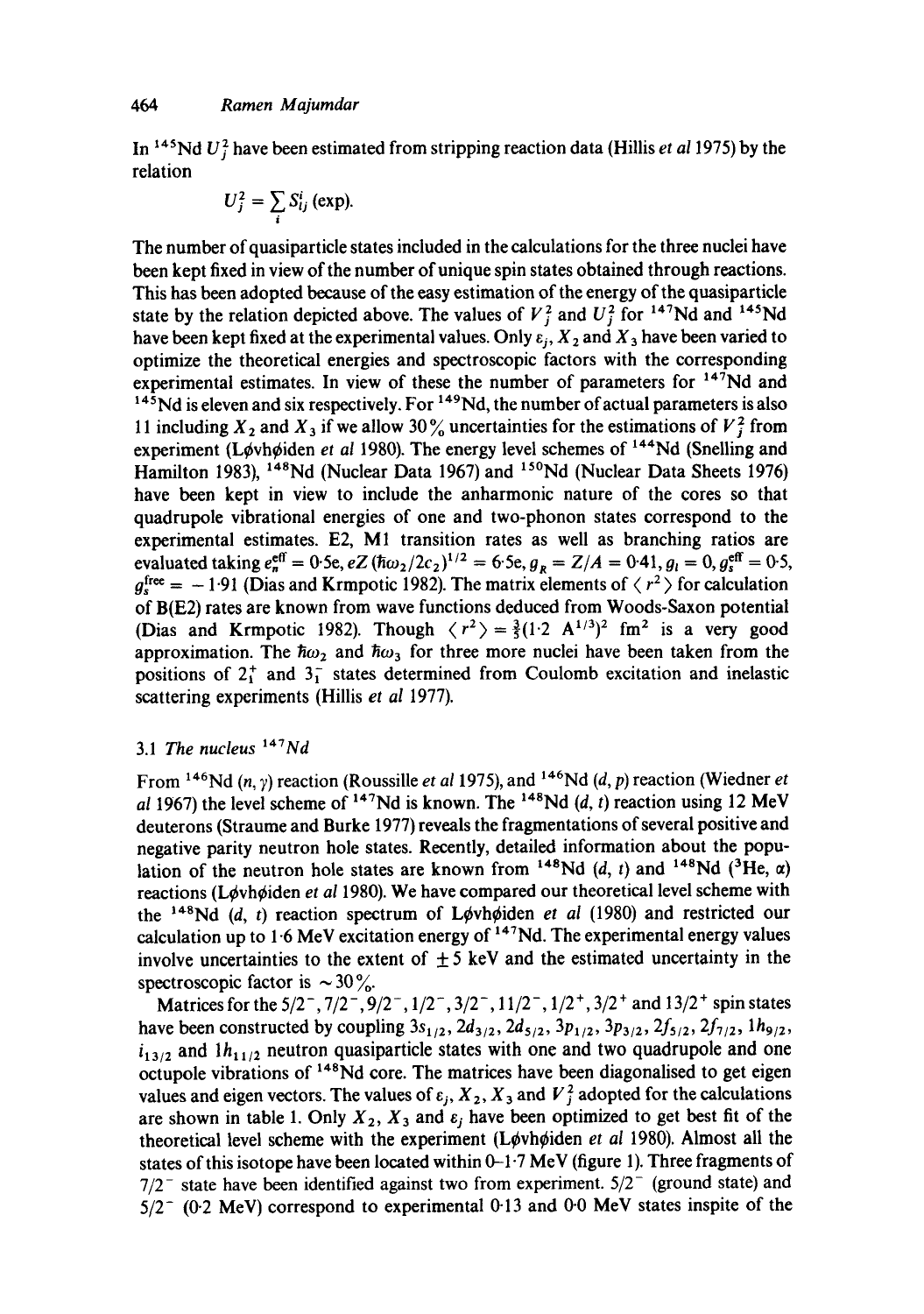| Neutron<br>state $n_{ij}$   |                           | $3p_{1/2}$ | $3p_{3/2}$       | $\mathcal{U}_{5/2}$ | $2f_{7/2}$     | $1h_{9/2}$       | $ h_{11/2}$         | $3s_{1/2}$       | $2d_{3/2}$ | $2d_{5/2}$        | $I_{13/2}$           |
|-----------------------------|---------------------------|------------|------------------|---------------------|----------------|------------------|---------------------|------------------|------------|-------------------|----------------------|
|                             | $X_3 = 0.5$ ; $X_3 = 0.5$ |            |                  |                     |                |                  |                     |                  |            |                   |                      |
| $\epsilon_j(\text{MeV})$    | Present work<br>Exp*      | <b>952</b> | $0.45$<br>0.62   | 3<br>023            | $\frac{10}{6}$ | 0.19<br>0.30     | 145<br>1.46         | 1:35<br>$1 - 40$ | 9.50       | $\frac{60}{1.70}$ | 0.93<br>$6 - 0$      |
| $\ddot{\tilde{\lambda}}$    | Present work<br>Exp*      | 0-12       | 820<br>020       | 0.10                | 0.26           | 0-08<br>$0 - 08$ | 0.17<br>0.17        | <b>962</b>       | 0.52       | <u> ဒီ</u> ဒီ     | ह ह<br>ठ             |
|                             | $X_2 = 0.5; X_3 = 0.5$    |            |                  |                     |                |                  |                     |                  |            |                   |                      |
| $\varepsilon_j(\text{MeV})$ | Present work              |            |                  |                     |                |                  |                     |                  |            |                   | $1 - 10$             |
| $U^2$                       | Present<br>Exp**          |            | 88.989<br>89.989 | 88881               | 8855<br>889    | 8855<br>889      |                     |                  |            |                   | 43<br>43<br>43<br>43 |
|                             | Exp**                     |            |                  |                     |                |                  |                     |                  |            |                   |                      |
|                             | $X_2 = 0.7$ ; $X_3 = 0.4$ |            |                  |                     |                |                  |                     |                  |            |                   |                      |
| $\varepsilon_j(\text{MeV})$ | Present                   |            |                  |                     |                |                  |                     |                  |            |                   |                      |
|                             | $Exp+$                    |            |                  |                     |                |                  |                     |                  |            |                   |                      |
| $\sum_{i=1}^{n}$            | Present work              |            |                  | 8983<br>898         |                |                  | <b>8888</b><br>0100 | 8888             | 888<br>889 |                   |                      |
|                             | Exp <sup>+</sup>          |            |                  |                     |                |                  |                     |                  | 646        |                   |                      |

**Table 1.** Values of  $\varepsilon_1$ ,  $V_1^2$ ,  $U_2^2$ ,  $X_2$  and  $X_3$  for  $147$ <sup>-14</sup>  $\sim$  Md adopted for calculation. Table 1. Values of  $\varepsilon_i$ ,  $V_i^2$ ,  $U_i^2$ ,  $X_2$  and  $X_3$  for  $147 - 149$ Nd adopted for calculation.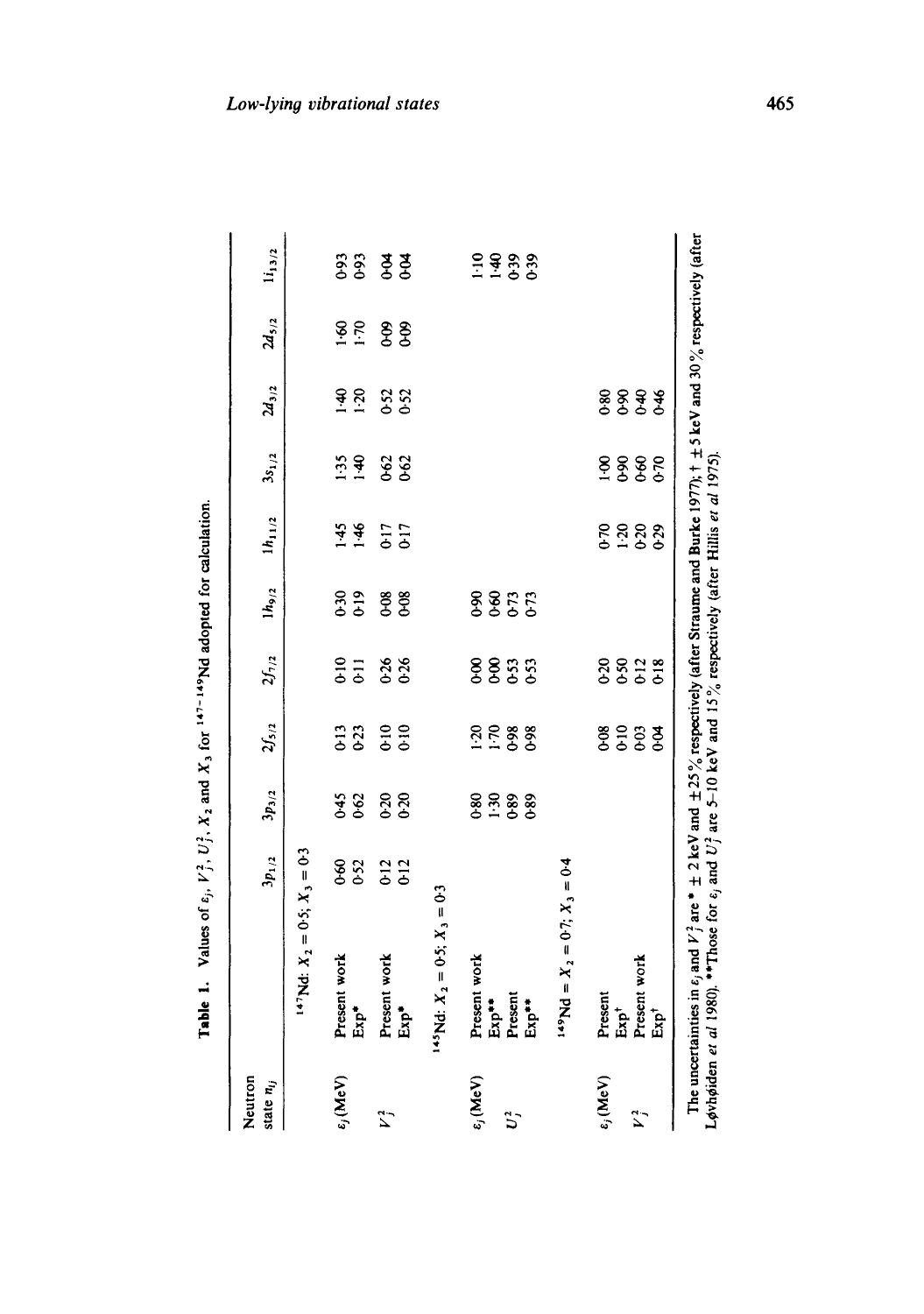

Figure 1. Energy level diagram with spectroscopic factors for various spin states of <sup>147</sup>Nd. The dashed numbers  $(1, 3)$  indicate positive parity states.

inclusion of  $30\%$  uncertainties with the experimental measurements. Only two fragments of  $11/2^-$  states (1.4 and 1.7 MeV) have been located against two detected through <sup>148</sup>Nd (<sup>3</sup>He,  $\alpha$ ) reaction (Løvhøiden *et al* 1980). The results of 11/2<sup>-</sup> and 13/2<sup>+</sup> states indicate no remarkable fragmentations giving the signature of the obscured vibrational structures of these two states within 1.7 MeV. A bunch of fragmented states of  $3/2$ <sup>+</sup> and  $1/2$ <sup>+</sup> have been located within 1-1.6 MeV against 0.7-1.7 MeV from experiment. We have not taken  $5/2^+$  state in our calculation as the splitting revealed from experiment within 1.7 MeV region, is not appreciable. A fragment of  $3/2^-$  state is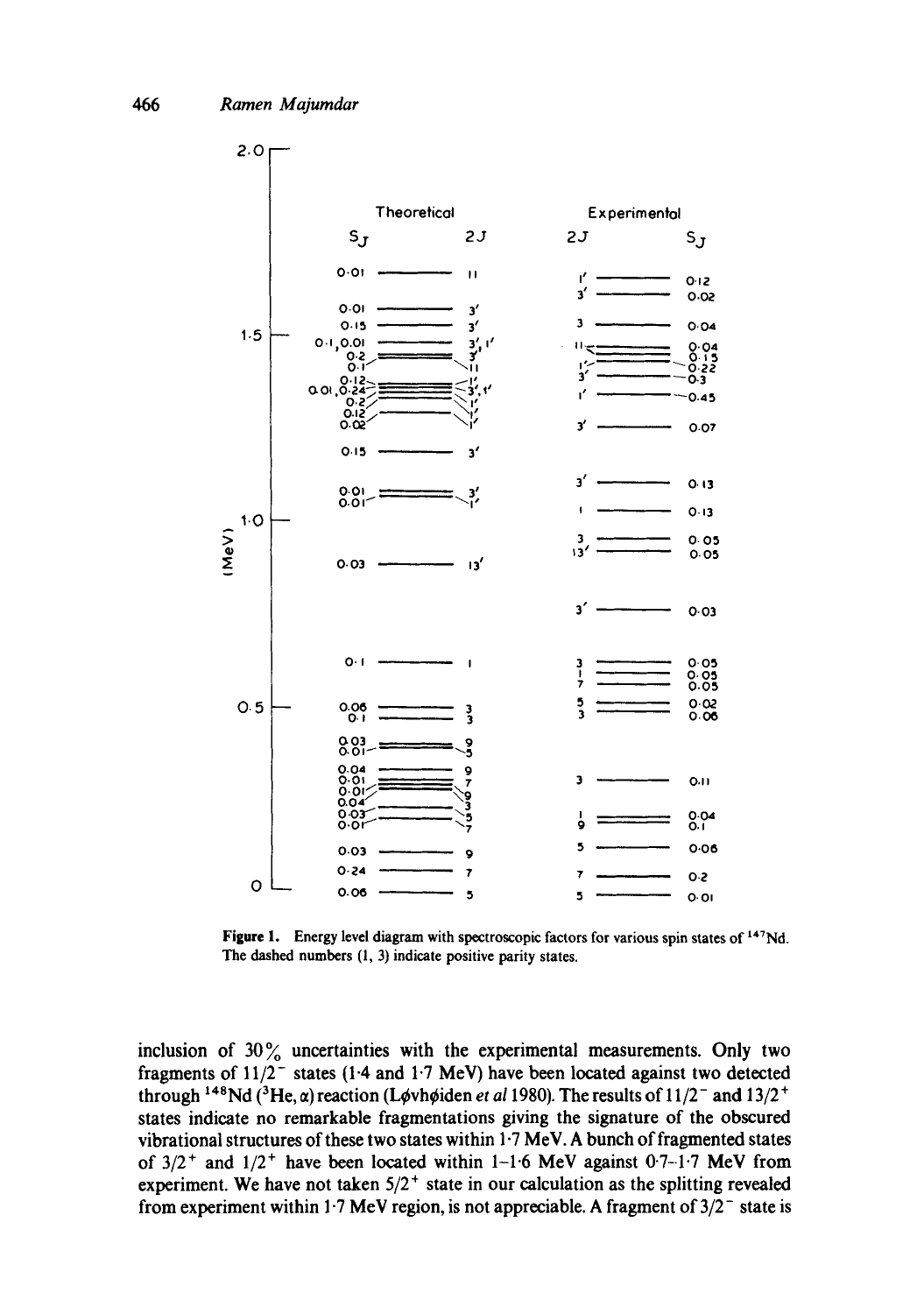**located at 1"56 MeV from experiment which our calculation fails to reproduce. The single particle nature of this state is questionable from the present model.** 

The nanosecond lifetimes of several states in <sup>147</sup>Nd (Hammaren *et al* 1980) have been calculated using  $(d, p, \gamma)$  reaction in <sup>146</sup>Nd. From these B(E2) and B(M1) values are **obtained with the theoretical conversion coefficients (Hager and Seltzer 1968). We have compared our B(E2) and B(M1) values with these experimental results. From table 2, it is seen that almost all the B(E2) transitions rates are in close proximity with our theoretical estimates. A comparison with the values obtained from particle-rotor model calculation shows that better agreement has been obtained particularly with**   $5/2_2^ \rightarrow$   $5/2_1^-$ ,  $9/2_1^ \rightarrow$   $7/2_1^-$  and  $1/2_1^ \rightarrow$   $5/2_1^-$  B(E2), B(M1) transition rates. Table 3 **reproduces the value of ground state magnetic moment.** 

# 3.2 The *nucleus 145Nd*

**Information of 145Nd levels with spectroscopic factors have been obtained through <sup>144</sup>Nd (d, p), <sup>144</sup>Nd (** $\alpha$ **, <sup>3</sup>He) and <sup>146</sup>Nd (p, d) reactions (Hillis** *et al* **1975). From <sup>144</sup>Nd (** $\alpha$ **,** <sup>3</sup>He) reaction (Bingham *et al* 1973)  $13/2$ <sup>+</sup> (1.11 MeV) and  $7/2$ <sup>-</sup> (ground state) states are **known. Several negative and positive parity spin states within 0 to 3.153 MeV excitation**  region of <sup>145</sup>Nd have been obtained through <sup>146</sup>Nd (<sup>3</sup>He,  $\alpha$ ) reactions (Løvhøiden *et al* 

|             |               | B(E2) $(10^{-2} e^2 \cdot b^2)$ |                       |          | <b>B(M1)</b> (10 <sup>-3</sup> $\mu_N^2$ ) |          |          |
|-------------|---------------|---------------------------------|-----------------------|----------|--------------------------------------------|----------|----------|
| $J_1^{\pi}$ | J,            | Exp <sup>†</sup>                | Theoret. <sup>†</sup> | Theoret. | Exp <sup>†</sup>                           | Theoret. | Theoret. |
| $7/2^{2}$   | $5/2^{2}$     | $12 \pm \frac{15}{8}$           | 6                     | $5-4$    | $10 \pm \frac{5}{3}$                       | 45       | 52       |
| $5/2^{-}$   | $5/2^{-}_{1}$ | $20 \pm \frac{30}{10}$          | 6                     | $21-6$   | $2\pm\frac{3}{1}$                          | 50       | 0.5      |
| $5/2^{-}$   | $7/2_1^-$     | $>$ 70 $\pm\frac{220}{60}$      | 13                    | 6.5      | $>17\pm\frac{26}{9}$                       | 9        | 23       |
| $9/2^-$     | $7/2_1^-$     | $60 \pm \frac{30}{20}$          | 2                     | $20-8$   | $8\pm\frac{4}{2}$                          | 0.004    | $16-2$   |
| $1/2_1^-$   | $5/2^{2}$     | $0.09 \pm 0.04$                 | 19                    | 0.2      |                                            |          |          |
| $1/2_1^-$   | $5/2_{2}^{-}$ | $43 \pm \frac{15}{11}$          | 18                    | $2-0$    |                                            |          |          |

**Table** 2. B(E2) and B(MI) **values for several transitions in** 147Nd.

**\*Hammaren** *et al* (1980).

**Table 3. Ground states magnetic and quad**rupole moments of <sup>145</sup>Nd and <sup>147</sup>Nd.

|                   | $\mu(n, m)$                 | $Q$ (eb) |
|-------------------|-----------------------------|----------|
| 145 <sub>Nd</sub> | $-0.90(-0.66) -0.10(-0.25)$ |          |
| $147$ Nd          | 0.752(0.577)                |          |

(The **values in parentheses indicate experimental estimates involving no uncertainty in the predicted values).**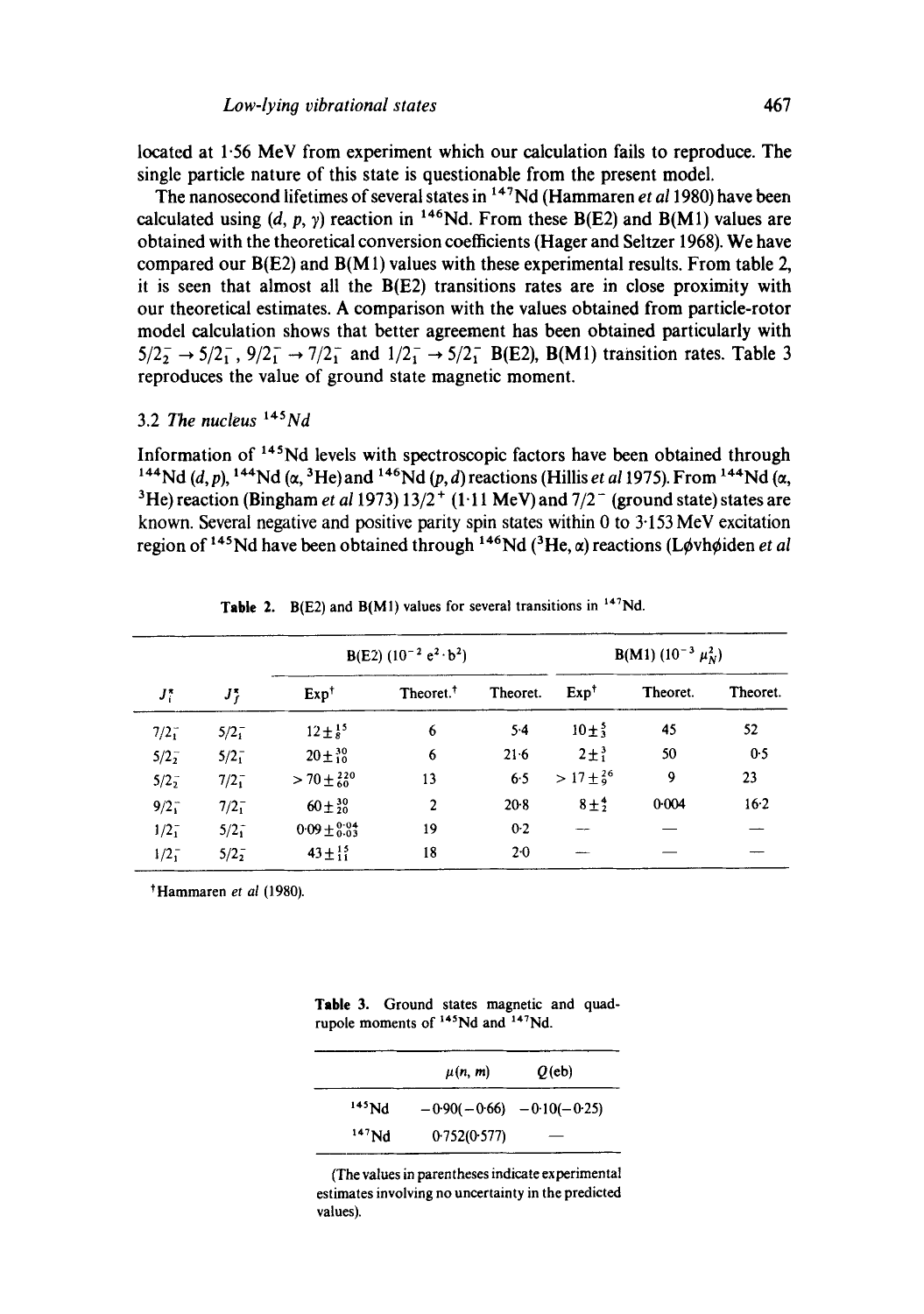1980). The fragmentation of the  $11/2^-$  hole states has been obtained from <sup>146</sup>Nd (<sup>3</sup>He, a) reaction (Sekiguchi *et al 1977*; Løvhøiden *et al 1980; Ramsøy et al 1984*). The lowlying states of <sup>145</sup>Nd have been recently studied by means of Coulomb excitation with <sup>16</sup>O and  $\alpha$ -particles (Dragulescu *et al* 1984) and by measuring  $\gamma$ -rays following the <sup>146</sup>Nd (<sup>3</sup>He,  $\alpha$ ) pick up reaction (Ramsøy *et al* 1984). As we are mainly interested with the low spin states of this isotope, only the experimental results based on the  $(d, p)$ reaction (Hillis *et a11975)* have been kept in view to understand the structure of the lowlying states of <sup>145</sup>Nd up to 1.8 MeV energy. The experimental uncertainties on the energies of the excited states are estimated at 5-10 keV. Also the experimental uncertainty in the determination of spectroscopic factors due to estimation of absolute cross-sections is  $15\%$ .

We have vouched upon only those excited states for which assignments have been done quite unambiguously.  $3/2^-$ ,  $5/2^-$ ,  $7/2^-$ ,  $13/2^+$  and  $9/2^-$  states of <sup>145</sup>Nd have been set up by the coupling of  $3p_{3/2}$ ,  $2f_{5/2}$ ,  $2f_{7/2}$ ,  $1h_{9/2}$  and  $1i_{13/2}$  quasiparticle with the quadrupole (one phonon and two phonon) and octupole (one phonon) vibrational states of <sup>144</sup>Nd core. The  $X_2$ ,  $X_3$  and  $\varepsilon_i$  values have been adjusted to obtain corroboration of energy eigenvalues and spectroscopic factors with the corresponding experimental estimates after diagonalisation of the matrices. The adopted values of  $X_2$ ,  $X_3, U_j^2$  and  $\varepsilon_j$  are given in table 1. From the energy level scheme we see (figure 2), that altogether seven fragments of  $5/2^-$  (0.6-1.7 MeV) have been reproduced. Though the assignments of  $1.15$ ,  $1.25$ ,  $1.33$ ,  $1.59$ ,  $1.65$ ,  $1.69$  MeV states have been identified tentatively to be  $5/2^-$  through *l*-transfers the justification for the assignment has been revealed from our calculations as no further splitting of the  $2f_{7/2}$  state has been obtained except the ground state. The number of fragmented  $3/2^-$  states are comparatively larger than that detected through experiment. The 0.779 MeV, and 1.889  $(3/2^-)$  states correspond to the calculated 0-82 and 1-8 MeV. The identifications of these  $3/2^-$  states have been confirmed from the present work as the spin estimations of all these states have been done tentatively. Two fragments of  $9/2^-$  states have been obtained instead of only one confirmed  $9/2^-$  state at 0.747 MeV from experiment. This state corresponds to the 0.88 MeV state. No appreciable splitting of  $13/2^+$  state has been noticed from our calculation within the span of 1.8 MeV excitation energy region. We have not considered the  $11/2^-$  state as our calculation is based on <sup>144</sup>Nd (d, p) reaction (Hillis *et a11975)* where only particle states have been excited. The level scheme of this nucleus within the span of  $1.5$  MeV energy on the basis of the cluster-phonon coupling model as regards of energies and spectroscopic factors (Dragulescu *et a11984)*  and energies (Dias *et al* 1982) for the few spin states are in poor agreement with the experimental findings. In view of this limitation from cluster-phonon coupling model agreement with the experimental results for the excited states in <sup>145</sup>Nd from the present model is quite satisfactory.

E2 and M1 transition rates are calculated as in  $^{147}$ Nd. Using the calculated E2, M1 transition rates, branching ratios of the transitions originating from the same level are also calculated in relevant cases. The calculated and experimental branching ratios (Hillis *et al* 1975) are listed in table 4 and the static, electric and magnetic moments of the ground state are shown in table 3.

# 3.3 *The nucleus l'\*9Nd*

From  $(d, t)$  and  $({}^{3}He, \alpha)$  reactions (Løvhøiden *et al* 1980), fragmentation of several positive and negative parity hole states is detected. The experimental energy values for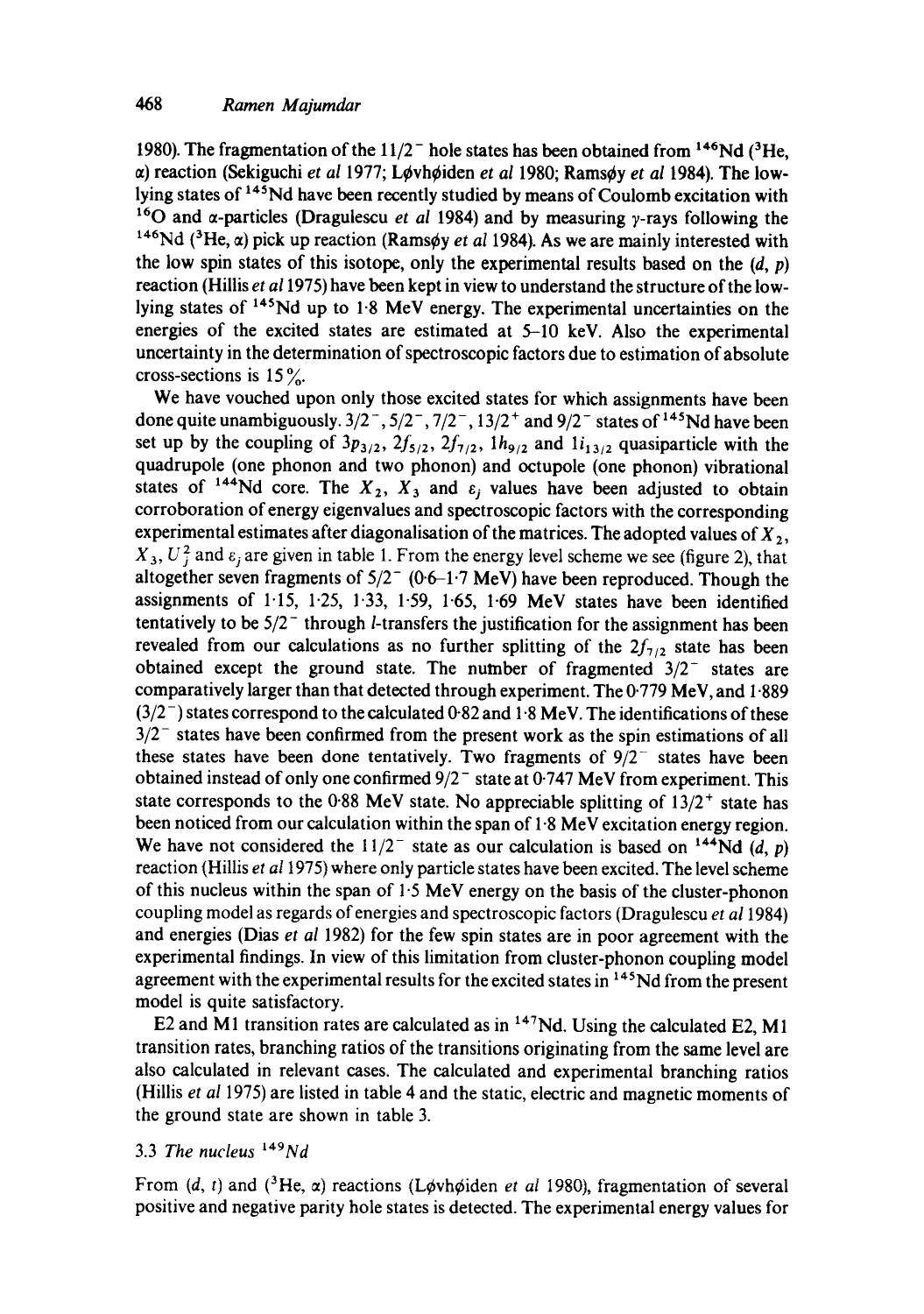

Figure 2. Energy level diagram with spectroscopic factors for various spin states of <sup>145</sup>Nd. The dashed number (1, 3) indicates positive parity state.

the excited spin states involve uncertainties to the extent of  $\pm$  5 keV and the estimated uncertainty in the spectroscopic factors is  $\sim 30\%$ . As the fragmentations of the 9/2<sup>-</sup> and  $3/2^-$  states are not distinct in the low excitation energy region we have considered only  $3/2^+$ ,  $1/2^+$ ,  $11/2^-$ ,  $7/2^-$  and  $5/2^-$  states in our calculation. So the quasiparticle states chosen for this nucleus are the  $3s_{1/2}$ ,  $2d_{3/2}$ ,  $2f_{5/2}$ ,  $2f_{7/2}$  and  $1h_{11/2}$  states. As the estimations for the energies of  $3p_{3/2}$  and  $1h_{9/2}$  states cannot be made correctly, we have excluded these states from the assignment of the quasiparticle states. Matrices for  $3/2^+$ ,  $1/2^+$ ,  $11/2^-$ ,  $7/2^-$  and  $5/2^-$  states have been set up by coupling quadrupole one and two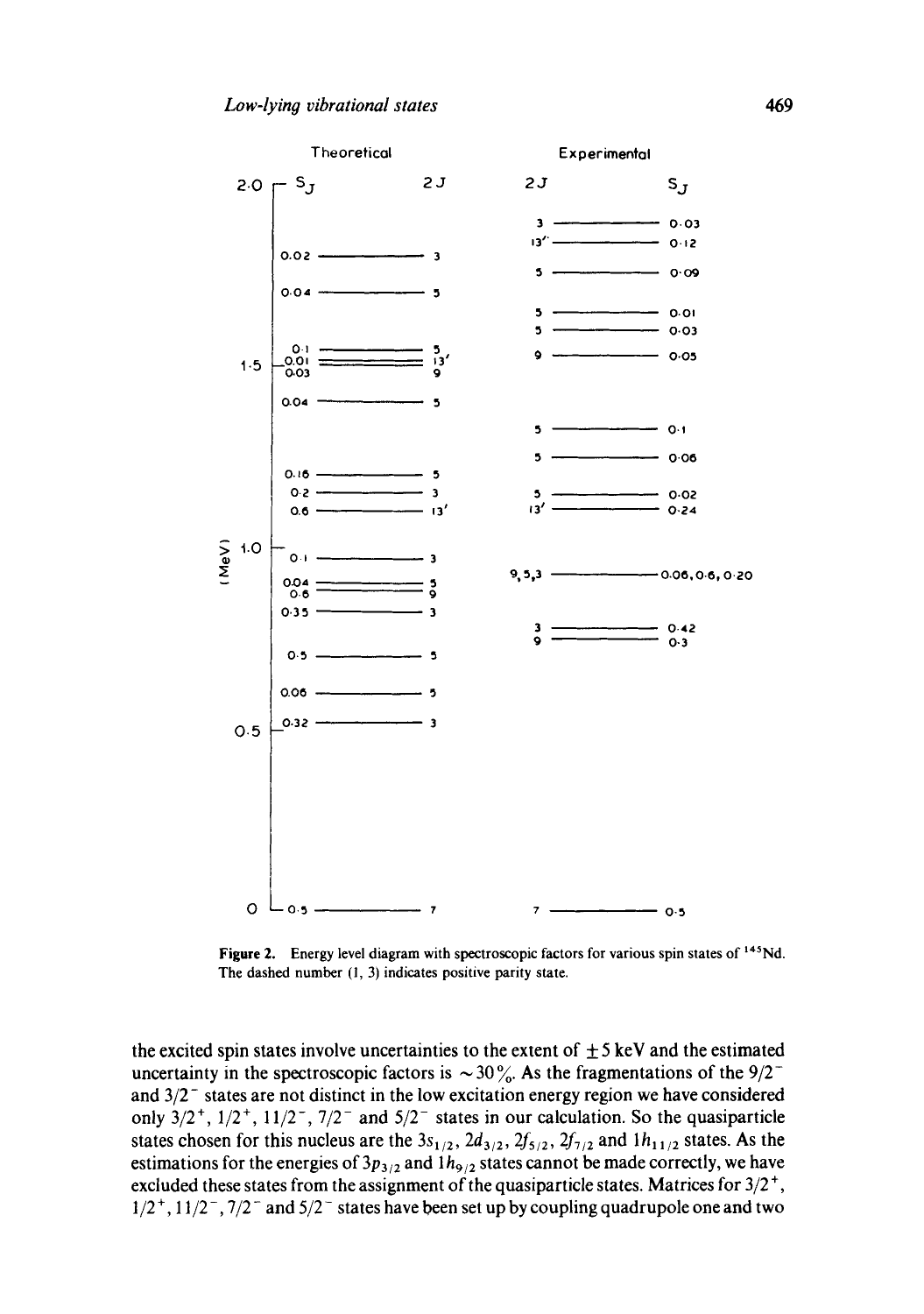|               |                  |                            | Branching ratio            |                          |              |                   |
|---------------|------------------|----------------------------|----------------------------|--------------------------|--------------|-------------------|
| $J_i^*$       | $J_f^{\pi}$      | $P(E2)$ (S <sup>-1</sup> ) | $P(M1)$ (S <sup>-1</sup> ) | $P_{\text{tot}}(S^{-1})$ | Theoret.     | Exp. <sup>†</sup> |
| $5/2^{2}$     | $5/2^-$          | $3.06 \times 10^{10}$      | $1.32 \times 10^{9}$       | $3.19 \times 10^{10}$    | $1-1$        | 3.25              |
| $5/2^{2}$     | $3/2^{-}_{1}$    | $1 \times 10^9$            | $2.84 \times 10^{10}$      | $2.94 \times 10^{10}$    | $\mathbf{1}$ | 1                 |
| $5/2_{3}^{-}$ | $7/2_1^-$        | $1.28 \times 10^{12}$      | $8.8\times10^{11}$         | $2.16 \times 10^{12}$    | 18           | 7.2               |
| $5/2_{3}^{-}$ | $3/2_1^-$        | $1.32 \times 10^{12}$      |                            | $1.32 \times 10^{12}$    | 11           | ı                 |
| $5/2_3^-$     | $5/2_1^-$        | $7.2 \times 10^{9}$        | $4.8 \times 10^{9}$        | $12 \times 10^9$         | $0-1$        | $1-6$             |
| $5/2_{2}^{-}$ | 7/2 <sub>1</sub> | $1.2 \times 10^{13}$       | $4.48 \times 10^{12}$      | $164.8 \times 10^{11}$   | 22           | 8.9               |
| $5/2_{2}^{-}$ | $9/2_1^-$        | $7.2 \times 10^{11}$       |                            | $7.2 \times 10^{11}$     | $\mathbf{1}$ | 1                 |
| $9/2_{3}^{-}$ | $7/2_1^-$        | $3.36 \times 10^{9}$       | $2.24 \times 10^{9}$       | $5.6 \times 10^{9}$      | 0:003        | $\mathbf{1}$      |
| $9/2_{3}^{-}$ | $5/2^{2}$        | $20.3 \times 10^{11}$      |                            | $20.3 \times 10^{11}$    | $\mathbf{1}$ | 4.6               |
| $9/2_{3}^{-}$ | $9/2^-$          | $985 \times 10^{9}$        | $0.85 \times 10^{9}$       | $950.8 \times 10^{9}$    | $0 - 46$     | 1                 |
| $3/2_{2}^{-}$ | $7/2^{2}$        | $1.6 \times 10^{10}$       |                            | $1.6 \times 10^{10}$     | 0.2          | 0.35              |
| $3/2^{2}$     | $3/2_1$          | $0.84 \times 10^{11}$      | $1.76 \times 10^{9}$       | $8.57 \times 10^{10}$    | 1            | 1.18              |
| $3/2_{2}^{-}$ | $5/2^{-}_{1}$    | $2.46 \times 10^{10}$      | $1.14 \times 10^{9}$       | $2.57 \times 10^{10}$    | 0.3          | 0.41              |
| $9/2^{2}$     | $7/2^{-}_{1}$    | $13.6 \times 10^{10}$      | $1.12 \times 10^{6}$       | $13.6 \times 10^{10}$    | $13-6$       | 1.2               |
| $9/2^{2}$     | $5/2^{2}$        | $1\times10^{10}$           |                            | $1\times10^{10}$         | 1            | 1                 |

Table 4. Calculated and experimental branching ratios for several transitions in  $145$ Nd.

Experimental branching ratios are calculated from transition intensities where no uncertainty in the measurements has been predicted (HiUis *et al* 1975).

and octupole one phonon vibrational states of  $150$ Nd core with the quasiparticle states mentioned above and diagonalised. Earlier measurements by (d, t) reaction (Burke *et al*  1973) also reveals the population of some neutron hole states of the isotope. We have compared our results with <sup>150</sup>Nd (d, t) reaction spectrum (Løvhøiden *et al* 1980) up to 1-7 MeV.  $V_1^2$ ,  $X_2$ ,  $X_3$  and  $\varepsilon_i$  are parametrized to get best fit with the experimental energies and spectroscopic factors (Løvhøiden et al 1980) (table 1). The energy level diagram is depicted in figure 3.

Three fragments of the  $1/2^+$  state at 0.48, 0.81 and 0.98 MeV are detected from experiment whereas we are able to locate six fragments at  $0.90, 0.98, 1.05, 1.16, 1.31$  and 1.35 MeV with appreciable spectroscopic factors. In case of  $3/2^+$  states, only four fragments have been extracted instead of six from experiment. It shows that all the  $3/2^+$ states do not possess collective vibrational structures. Three  $5/2^-$  states are obtained against two from experimental observation. No fragmentation is found for the  $11/2^$ state. More refined experiments are necessary to search for  $3p_{1/2}$ ,  $1h_{9/2}$  and  $1i_{13/2}$  states of this isotope as well as to prove the validity of the model. In spite of few limitations, the present model is able to explain the basic fragmented pattern seen through experiment.

# **4. Conclusion**

In view of our theoretical calculation on these three odd-A Nd isotopes, it is necessary to examine the correctness of the parameters employed. First of all the quasiparticle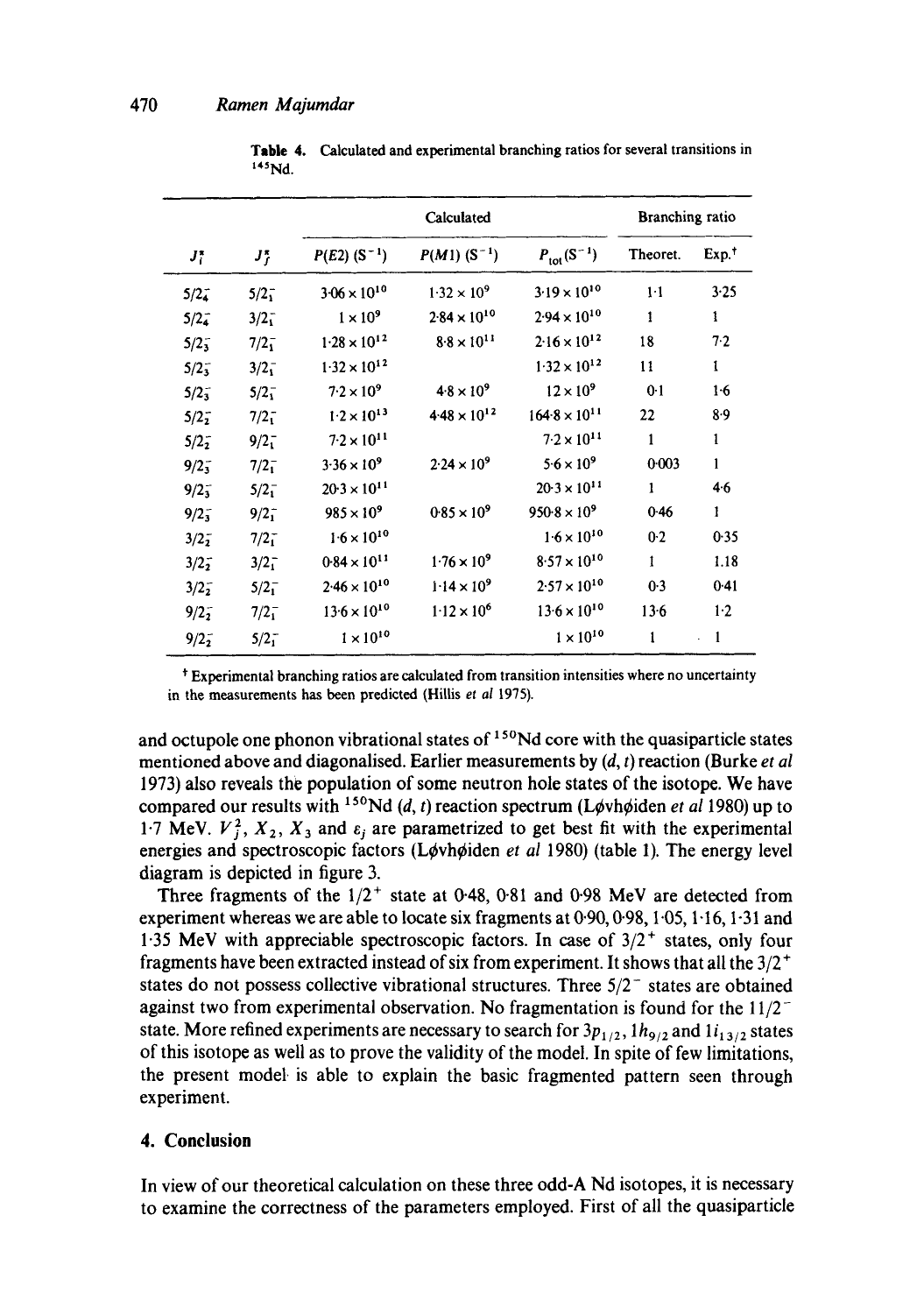

Figure 3. Energy level diagram with spectroscopic factors for various spin states of <sup>149</sup>Nd. The dashed numbers (1, 3) indicate positive parity states.

energies employed in the calculation are in close proximity with the centroid energy values calculated from the reaction spectrum within 2 MeV excitation energy region. The low excitation energies of the hole states underlying  $N = 82$  neutron core might be due to deformation of the nuclei that can lower the energy gap between major oscillator shells considerably. In view of this physical situation an anharmonic picture of the core vibrator fits well within the framework of the proposed model. The failure to reproduce the basic fragmented pattern in <sup>145</sup>Nd from cluster-core model (Dias et al 1982;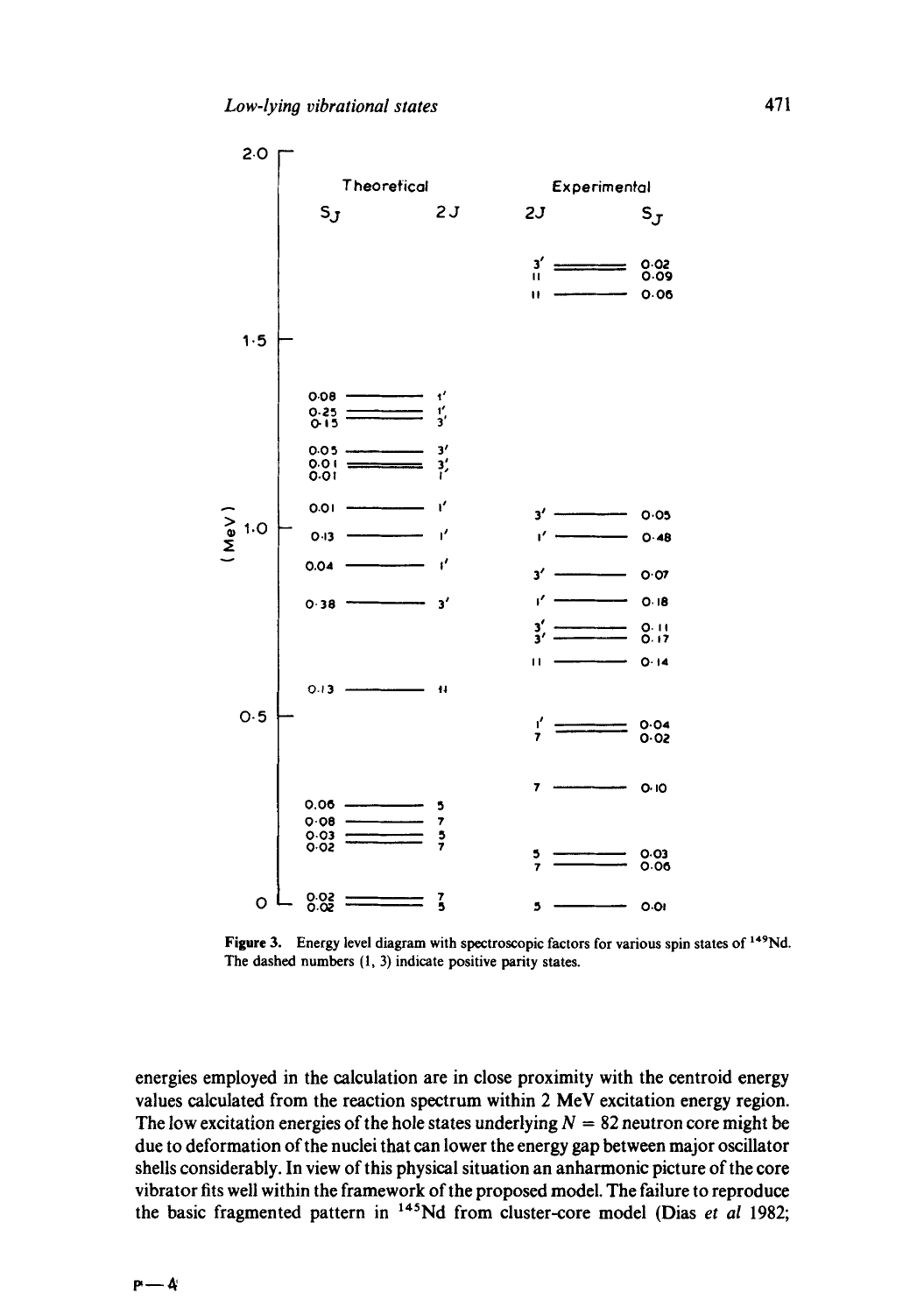# **472** *Ramen Majumdar*

**Dragulescu** *et al* **1984) also shows the applicability of the unified model interpretation with pairing interaction incorporated therein. Physical conformation for the adopted**   $V_i^2$  and  $U_i^2$  for the three isotopes seems to be judicious as these are estimated from the **reaction spectrum and the tabulated values lie in close proximity with the experimental estimates. Better results regarding BE(2) and BM(1) rates are obtained with our model**  in <sup>147</sup>Nd when results based on particle rotor model calculations are compared. **Moreover the effect of core polarisation on the shell model energies of the neutron hole and particle states in this transitional region is stressed as these energies are derived from direct comparison with the clean one step transfer reactions. This effect has already been noticed in our work on 2°~pb (Mukherjee and Majumdar 1979). Failure**  to get the splitting regarding the  $1h_{11/2}$  and  $1i_{13/2}$  states in these three nuclei forbids any **conclusion regarding the structure of the states. A qualitative explanation for the low lying and low spin positive parity hole states of these isotopes can be obtained by means of the macroscopic-microscopic Strutinsky method (Brack** *et al* **1972) and a comparison with the present theoretical calculation is stressed to compare the validity of the present model.** 

# **Acknowledgement**

**The author is grateful to the employees of the IRIS-80 Computer Centre, Calcutta for co-operation.** 

# **References**

**Bingham** C R, HiUis D L and Ball J B 1973 ORNL-4844 82 **Blankert** P L, Hlok H P and Blok J 1981 *Nucl. Phys.* A356 74 **Bohr A and Mottelson** B R 1975 *Nuclear structure* **Vol** II Chap. 6.6 (Benjamin) **Bohr A and Mottelson B R** 1953 *Mat-Fys. Medd. K. Dan. Vidensk. Selsk.* 27 No. 16 Brack M, Damgaard J, Jensen A S, Pauli N C, Strutinsky V M **and Wong** C Y 1972 *Rev. Mod. Phys. 44* 320 Burke D G, Waddington J C, Nelson D E and Buckley J 1973 *Can. J. Phys.* 51 455 Castel B **and Stewart** K W 1971 *Nucl. Phys.* A162 273 Dias H **and Krmpotic** F 1982 *Phys. Rev. C25* 2059 **Dragulescu** E, Ivascu M, Mihu R, Popescu D, Sememescu G, Paar V **and Vreteuar** 1984 *Nucl. Phys.* A419148 **Garrett C, Leigh** J R **and Dracoulis** G D 1976 *Nucl. Phys.* A262 137 **Hager R and Seltzer** E C 1968 *Nucl. Data* A4 1 (ORNL, Tenn.) **Hammaren** E, Liukkown E, Katajanheimo R and Tuurnala T 1980 *Nucl. Phys.* A339 465 **Hillis** D L, Bingham C R, McClure D A, Kendrick N S Jr, Hill J C, Raman S, Ball J B and Harvey J A 1975 *Phys. Rev.* C12 260 **Hilhs** D L, Gross E E, Hensley D C, Bingham C R, Baker F T **and Scott** A 1977 *Phys. Rev.* C16 1467 **Kleinheinz P, Sheline** R K, Maier M R, Diamond R M **and Stephens** F S 1974 *Phys. Rev. Lett.* 32 68 **Lovheiden G, Lien J R,** EI-Kazzar S, Rekstad J, Ellegaard C, Bjerregaard J H **and Knudsen** P 1980 *Nucl. Phys.* A339 477 Majumdar Ramen 1983 *Nucl. Phys. Solid State Phys. Symp.* (Organized by **Atomic Energy Commission,**  Govt. of India) **University of Mysore, India Mukherjee** P, Majumdar R, Bhattacharya R **and Mukherjee** I 1982 *,i. Phys.* Gg 1085 Mukherje¢ P, Majumdar R **and Mukherjee** I 1979 *Phys. Rev.* C19 562 **Nuclear** Data 1967 2 (ORNL, Tenn.) **Nuclear Data Sheets** 1976 18 223 (ORNL, Tenn.) Ramsey T, Rekstad J, Henriquez A, Ungebretsen F, Guttormsen M, Hammaren E **and Throrsteinsen** T 1984 *Nucl. Phys.* A414 269